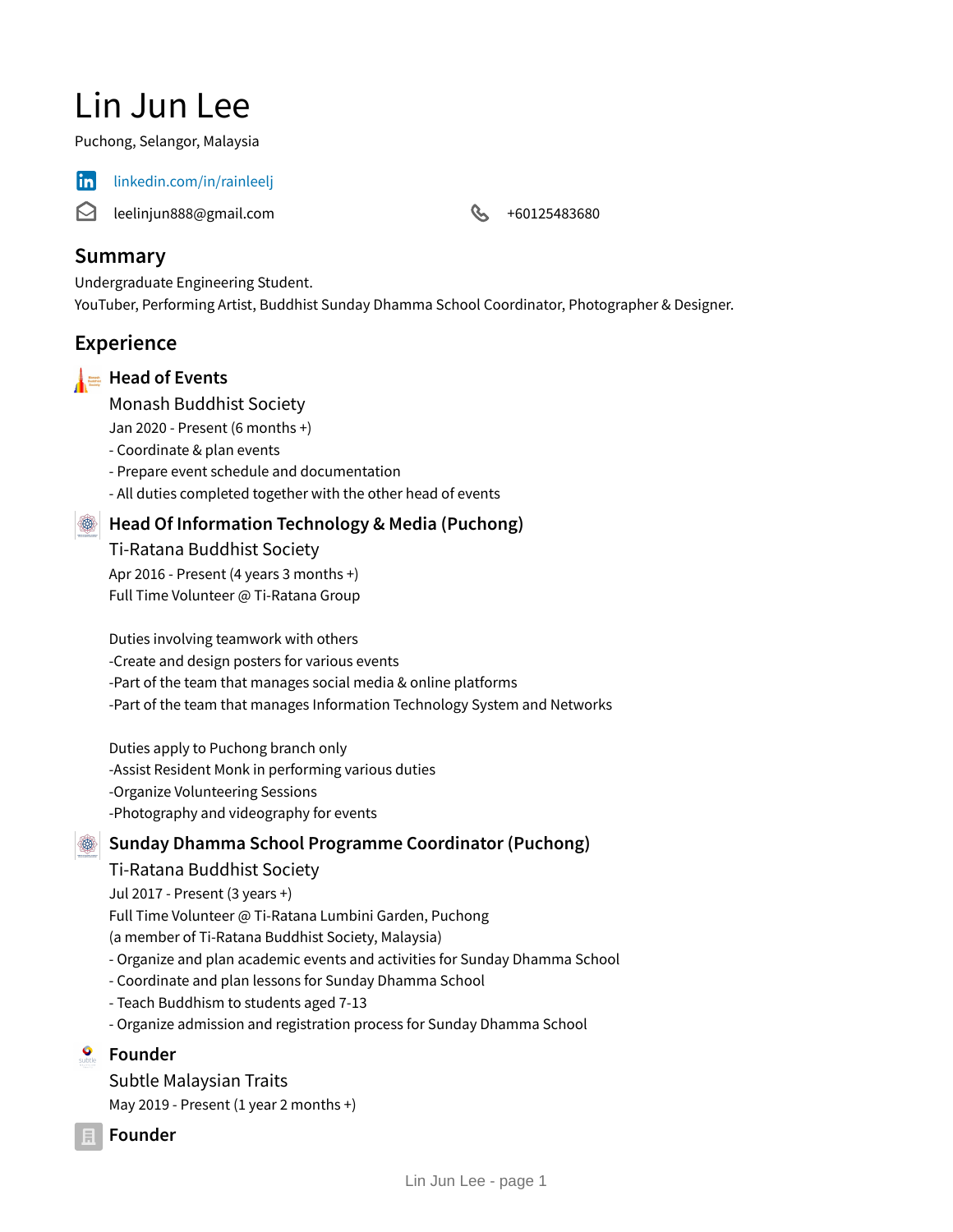Rain Lee Productions Feb 2012 - Present (8 years 5 months +) Production Services -Photography, videography, web design, graphic design and editing services.

YouTube & Spotify -Writing scripts for scripted content -Producing, editing and directing videos -Editing and mixing audio -Performing cover songs and writing original songs

## **Subcommittee, Editors Department**

Monash University Student Association Feb 2019 - Nov 2019 (10 months) Photographer for Editors Department - Take and edit photos for various projects and events

**Vocalist, CIMP Choir**

#### CIMP Student Body

Aug 2017 - Jul 2018 (1 year) -Soprano (Until 12 June 2018) / Mezzo-Soprano Vocalist in the CIMP Choir -Logistics Manager from January 2018 - June 2018

#### **Photographer**

CIMP Student Body Jan 2018 - Jun 2018 (6 months) -Photographer for all CIMP student organized events -Manage online presence of CIMP photography related media

# **Education**

#### **Monash University Malaysia**

Bachelor of Engineering - BEng, Mechatronics, Robotics, and Automation Engineering 2018 - 2023

#### **Sunway College**

High School Diploma, Canadian International Matriculation Programme 2017 - 2018 ENG4U, SCH4U, MHF4U, MCV4U, SPH4U, TGJ4M

High Achievement in SCH4U Chemistry (97) 92 in TGJ4M Communications Technology

#### **Fairview International School**

International Baccalaureate Middle Years Programme Certificate, IB MYP 2013 - 2017 English Language & Literature, Bahasa Malaysia, Mandarin Chinese ##, Additional Mathematics, Chemistry, Physics, Digital Design, Integrated Humanities

Physical Education (Up to Year 9), Performing Arts (Up to Year 11 Semester 1), Visual Arts (Up to Year 9)